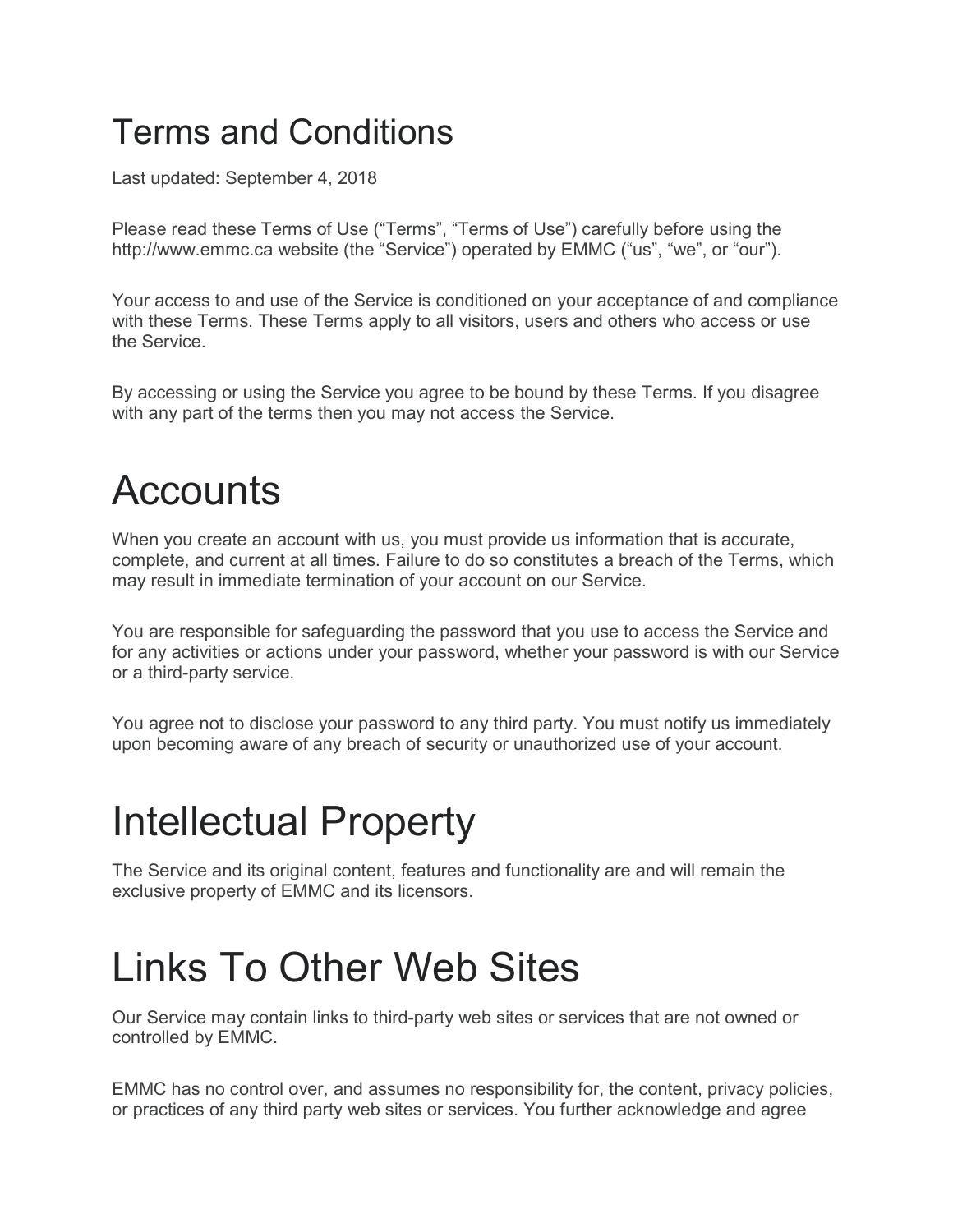that EMMC shall not be responsible or liable, directly or indirectly, for any damage or loss caused or alleged to be caused by or in connection with use of or reliance on any such content, goods or services available on or through any such web sites or services.

We strongly advise you to read the terms and conditions and privacy policies of any thirdparty web sites or services that you visit.

# **Termination**

We may terminate or suspend access to our Service immediately, without prior notice or liability, for any reason whatsoever, including without limitation if you breach the Terms.

All provisions of the Terms which by their nature should survive termination shall survive termination, including, without limitation, ownership provisions, warranty disclaimers, indemnity and limitations of liability.

We may terminate or suspend your account immediately, without prior notice or liability, for any reason whatsoever, including without limitation if you breach the Terms.

Upon termination, your right to use the Service will immediately cease. If you wish to terminate your account, you may simply discontinue using the Service.

All provisions of the Terms which by their nature should survive termination shall survive termination, including, without limitation, ownership provisions, warranty disclaimers, indemnity and limitations of liability.

### Disclaimer

Your use of the Service is at your sole risk. The Service is provided on an "AS IS" and "AS AVAILABLE" basis. The Service is provided without warranties of any kind, whether express or implied, including, but not limited to, implied warranties of merchantability, fitness for a particular purpose, non-infringement or course of performance.

# Governing Law

These Terms shall be governed and construed in accordance with the laws of Canada without regard to its conflict of law provisions.